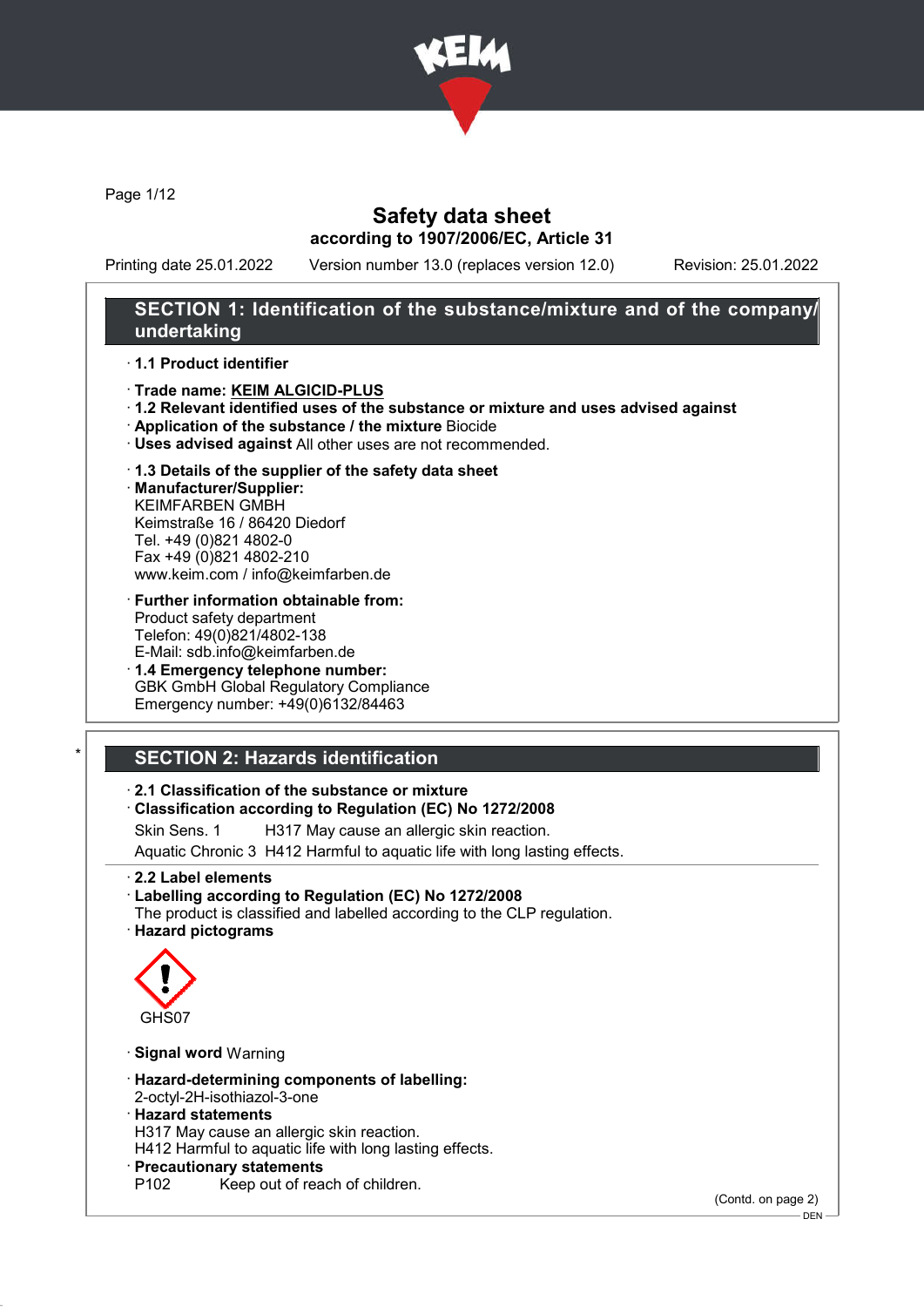

Page 2/12

### Safety data sheet according to 1907/2006/EC, Article 31

Printing date 25.01.2022 Version number 13.0 (replaces version 12.0) Revision: 25.01.2022

#### Trade name: KEIM ALGICID-PLUS

|                   |                                                                                           | (Contd. of page 1) |
|-------------------|-------------------------------------------------------------------------------------------|--------------------|
| P <sub>262</sub>  | Do not get in eyes, on skin, or on clothing.                                              |                    |
| P261              | Avoid breathing mist/vapours/spray.                                                       |                    |
| P <sub>280</sub>  | Wear protective gloves / protective clothing.                                             |                    |
| P <sub>273</sub>  | Avoid release to the environment.                                                         |                    |
|                   | P302+P352 IF ON SKIN: Wash with plenty of soap and water.                                 |                    |
|                   | P333+P313 If skin irritation or rash occurs: Get medical advice/attention.                |                    |
|                   | P362+P364 Take off contaminated clothing and wash it before reuse.                        |                    |
| P <sub>501</sub>  | Dispose of contents/container in accordance with regional/national regulations.           |                    |
|                   | · Additional information:                                                                 |                    |
|                   | Contains biocidal products: didecyldimethylammonium chloride, 2-octyl-2H-isothiazol-3-one |                    |
| 2.3 Other hazards |                                                                                           |                    |
|                   | $\cdot$ Results of PBT and vPvB assessment                                                |                    |
|                   |                                                                                           |                    |

· PBT: Not applicable

· vPvB: Not applicable

#### SECTION 3: Composition/information on ingredients

· 3.2 Mixtures

· Description: Biocide Preparation in water

| Dangerous components:                           |                                                                                                                                                                                                                                                                                                                                                                                                       |        |  |  |  |
|-------------------------------------------------|-------------------------------------------------------------------------------------------------------------------------------------------------------------------------------------------------------------------------------------------------------------------------------------------------------------------------------------------------------------------------------------------------------|--------|--|--|--|
| CAS: 7173-51-5                                  | didecyldimethylammonium chloride                                                                                                                                                                                                                                                                                                                                                                      | 0.114% |  |  |  |
| EINECS: 230-525-2<br>Index number: 612-131-00-6 | Skin Corr. 1B, H314; Eye Dam. 1, H318; Aquatic<br>Acute 1, H400; Aquatic Chronic 2, H411; $\Diamond$ Acute Tox. 4,<br>H <sub>302</sub>                                                                                                                                                                                                                                                                |        |  |  |  |
| CAS: 26530-20-1                                 | 2-octyl-2H-isothiazol-3-one                                                                                                                                                                                                                                                                                                                                                                           | 0.025% |  |  |  |
| EINECS: 247-761-7                               | Acute Tox. 3, H301; Acute Tox. 3, H311; Acute Tox. 2,<br>Index number: 613-112-00-5   H330; A Skin Corr. 1, H314; Eye Dam. 1, H318;<br>Aquatic Acute 1, H400 (M=100); Aquatic Chronic 1,<br>H410 (M=100); < Skin Sens. 1A, H317, EUH071<br>ATE: LD50 oral: 125 mg/kg<br>LD50 dermal: 311 mg/kg<br>LC50/4 h inhalative: 0.27 mg/l<br>Specific concentration limit: Skin Sens. 1A; H317: C ≥<br>0.0015% |        |  |  |  |

· Additional information: For the wording of the listed hazard phrases refer to section 16.

#### SECTION 4: First aid measures

#### · 4.1 Description of first aid measures

· General information:

Immediately remove any clothing soiled by the product.

Seek medical treatment in case of complaints.

When seeing the doctor we suggest to present this safety data sheet.

After inhalation: Supply fresh air; consult doctor in case of complaints.

(Contd. on page 3)

DEN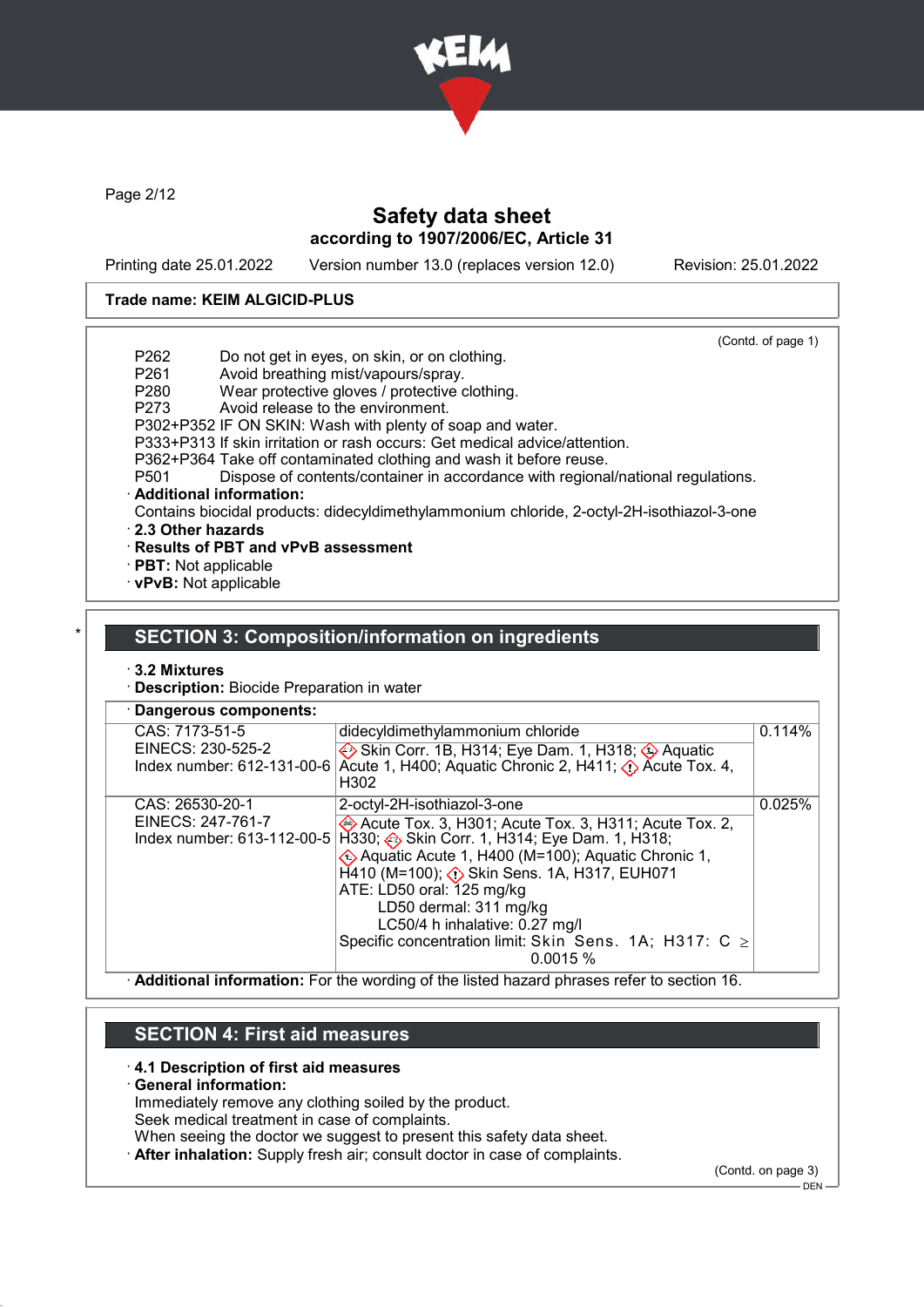

Page 3/12

### Safety data sheet according to 1907/2006/EC, Article 31

Printing date 25.01.2022 Version number 13.0 (replaces version 12.0) Revision: 25.01.2022

(Contd. of page 2)

#### Trade name: KEIM ALGICID-PLUS

#### · After skin contact:

Immediately wash with water and soap and rinse thoroughly. Do not use solvents or thinners.

If skin irritation continues, consult a doctor.

- · After eye contact: Rinse opened eye for several minutes under running water. Then consult a doctor.
- · After swallowing: Rinse mouth and throat well with water. Do not induce vomiting; call for medical help immediately.
- · 4.2 Most important symptoms and effects, both acute and delayed
- No further relevant information available.
- · 4.3 Indication of any immediate medical attention and special treatment needed No further relevant information available.

### SECTION 5: Firefighting measures

#### · 5.1 Extinguishing media

· Suitable extinguishing agents:

Product itself does not burn. Co-ordinate fire-fighting measures to the fire surroundings.

- · 5.2 Special hazards arising from the substance or mixture No further relevant information available.
- 
- · 5.3 Advice for firefighters
- · Specila protective equipment: Wear self-contained respiratory protective device.
- · Additional information

In case of fire do not breathe smoke, fumes and vapours.

Dispose of fire debris and contaminated fire fighting water in accordance with official regulations.

# SECTION 6: Accidental release measures

· 6.1 Personal precautions, protective equipment and emergency procedures Avoid contact with skin and eyes. Do not inhale fumes. Ensure adequate ventilation Respect the protection rules (see section 7 a. 8). Keep uninvolved people away. · 6.2 Environmental precautions: Do not allow product to reach soil, sewage system or any water course. Follow local governmental rules and regulations. Inform respective authorities in case of seepage into water course or sewage system. · 6.3 Methods and material for containment and cleaning up: Absorb with liquid-binding material (sand, diatomite, acid binders, universal binders, sawdust). Dispose of the material collected according to regulations. Clear contaminated areas thoroughly. 6.4 Reference to other sections See Section 7 for information on safe handling. See Section 8 for information on personal protection equipment. (Contd. on page 4)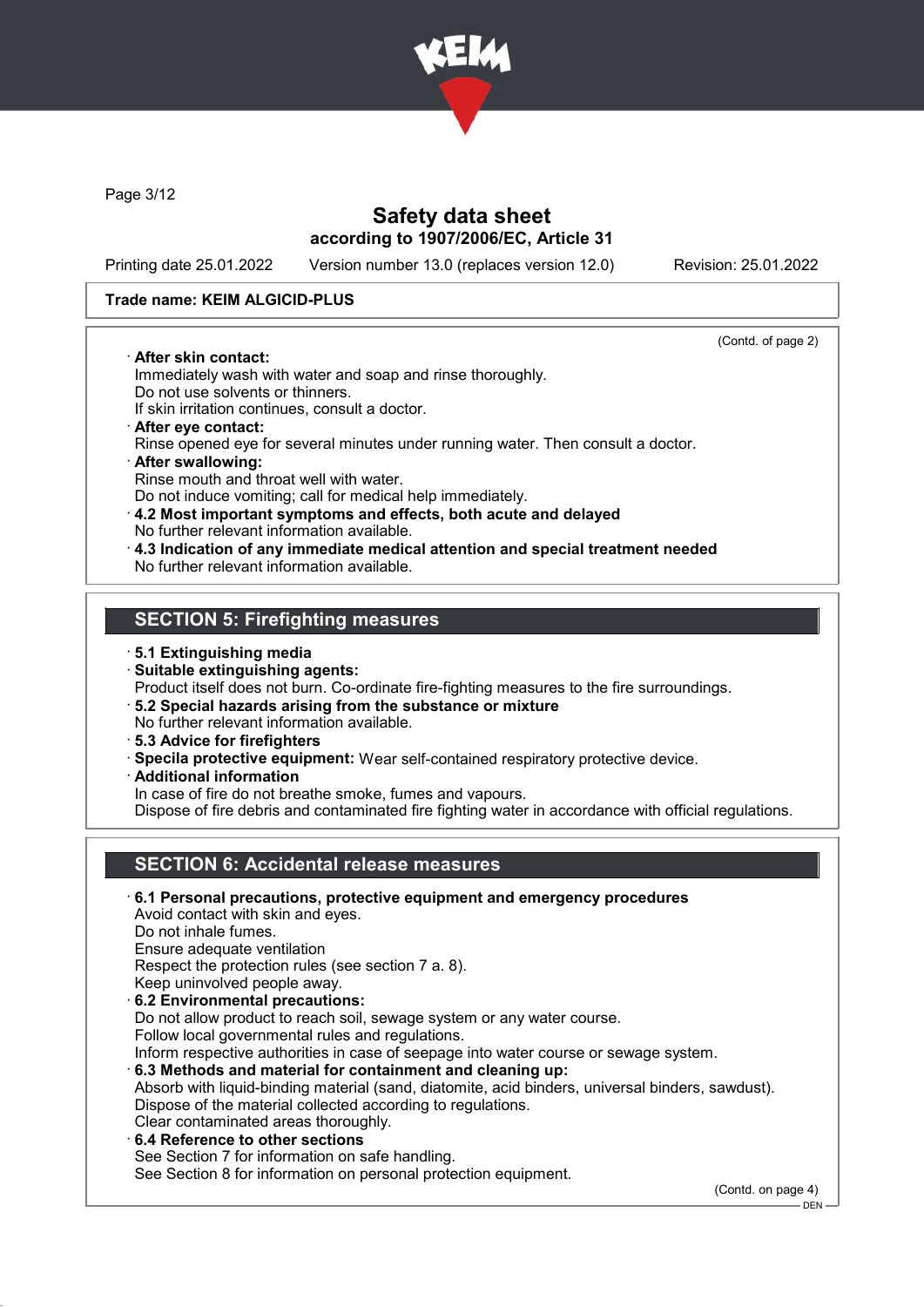

Page 4/12

### Safety data sheet according to 1907/2006/EC, Article 31

Printing date 25.01.2022 Version number 13.0 (replaces version 12.0) Revision: 25.01.2022

(Contd. of page 3)

#### Trade name: KEIM ALGICID-PLUS

See Section 13 for disposal information.

### SECTION 7: Handling and storage

· 7.1 Precautions for safe handling

Keep receptacles tightly sealed. Open and handle receptacle with care.

Avoid contact with skin and eyes.

Prevent formation of aerosols.

See item 8 (8.2) for information about suitable protective equipment and technical precautions. Respect the protection rules.

- · Information about fire and explosion protection: The product is not flammable. No special measures required.
- · 7.2 Conditions for safe storage, including any incompatibilities
- · Storage:

· Requirements to be met by storerooms and receptacles: Keep in the original containers in a cool and dry place. Store only in unopened original receptacles.

· Information about storage in one common storage facility: Not required.

· Further information about storage conditions:

Store in a cool place.

Protect from frost.

Protect from heat and direct sunlight. Please note information on label

· Storage class: 12

· 7.3 Specific end use(s) No further relevant information available.

### SECTION 8: Exposure controls/personal protection

· 8.1 Control parameters

· Ingredients with limit values that require monitoring at the workplace:

#### 26530-20-1 2-octyl-2H-isothiazol-3-one

AGW (Germany) Long-term value: 0.05 E mg/m<sup>3</sup> 2(I);DFG, H, Y

· DNELs

| 7173-51-5 didecyldimethylammonium chloride |  |
|--------------------------------------------|--|

- Dermal | Long-term systemic effects 8.6 mg/kg bw/day (worker)
- Inhalative Long-term systemic effects  $18.2$  mg/m<sup>3</sup> (worker)

· PNECs

# 7173-51-5 didecyldimethylammonium chloride

# Aquatic compartment - freshwater 0.002 mg/l (freshwater)

Aquatic compartment - marine water  $\vert$  0.0002 mg/l (marine water)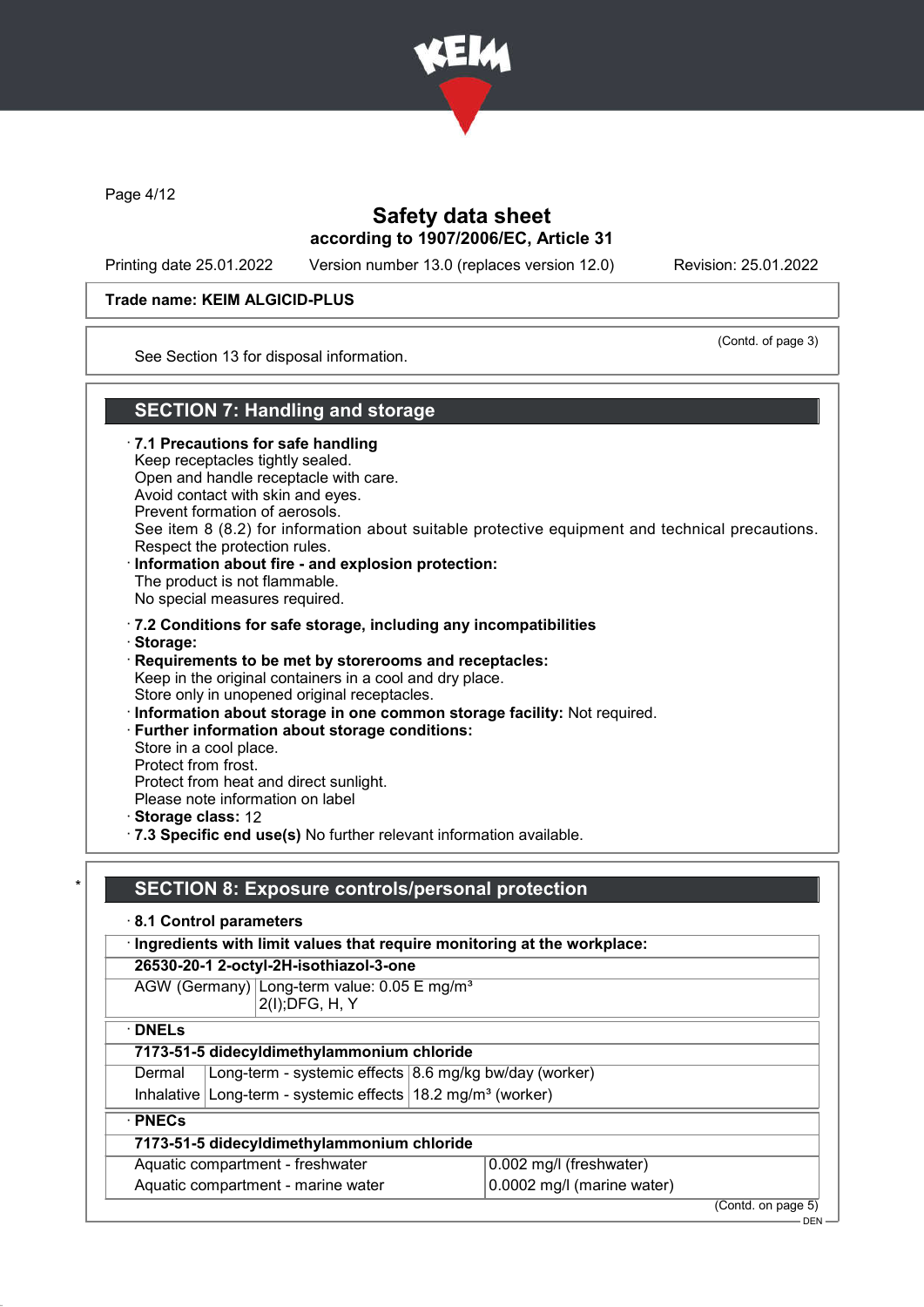

Page 5/12

### Safety data sheet according to 1907/2006/EC, Article 31

Printing date 25.01.2022 Version number 13.0 (replaces version 12.0) Revision: 25.01.2022

#### Trade name: KEIM ALGICID-PLUS

|                                                                                                                    | (Contd. of page 4)                        |  |  |
|--------------------------------------------------------------------------------------------------------------------|-------------------------------------------|--|--|
| Aquatic compartment - water, intermittent releases 0.00029 mg/l (not specified)                                    |                                           |  |  |
| Aquatic compartment - sediment in freshwater                                                                       | 2.82 mg/kg sed dw (sediment fresh water)  |  |  |
| Aquatic compartment - sediment in marine water                                                                     | 0.28 mg/kg sed dw (sediment marine water) |  |  |
| Terrestrial compartment - soil                                                                                     | 1.4 mg/kg dw (soil)                       |  |  |
| Sewage treatment plant                                                                                             | 0.595 mg/l (sewage treatment plant)       |  |  |
| Additional information: The lists valid during the making were used as basis.                                      |                                           |  |  |
| 8.2 Exposure controls                                                                                              |                                           |  |  |
| Individual protection measures, such as personal protective equipment                                              |                                           |  |  |
| · General protective and hygienic measures:                                                                        |                                           |  |  |
| Avoid contact with the eyes and skin.                                                                              |                                           |  |  |
| Immediately remove all soiled and contaminated clothing.                                                           |                                           |  |  |
| Wash hands before breaks and at the end of work.                                                                   |                                           |  |  |
| Do not inhale aerosols.                                                                                            |                                           |  |  |
| · Respiratory protection:                                                                                          |                                           |  |  |
| Use suitable respiratory protective device only when aerosol or mist is formed.<br>Combination filter A/P          |                                           |  |  |
| · Hand protection Protective gloves                                                                                |                                           |  |  |
| <b>Material of gloves</b>                                                                                          |                                           |  |  |
| suitable material e.g.:                                                                                            |                                           |  |  |
| Nitrile impregnated cotton-gloves                                                                                  |                                           |  |  |
| Butyl rubber, BR                                                                                                   |                                           |  |  |
| Recommended thickness of the material: $\geq 0.5$ mm                                                               |                                           |  |  |
| The selection of the suitable gloves does not only depend on the material, but also on further marks               |                                           |  |  |
| of quality and varies from manufacturer to manufacturer. As the product is a preparation of several                |                                           |  |  |
| substances, the resistance of the glove material can not be calculated in advance and has therefore                |                                           |  |  |
| to be checked prior to the application.                                                                            |                                           |  |  |
| · Penetration time of glove material                                                                               |                                           |  |  |
| Value for the permeation: level $\geq 6$ (480 min)                                                                 |                                           |  |  |
| The determined penetration times according to EN 16523-1:2015 are not performed under practical                    |                                           |  |  |
| conditions. Therefore a maximum wearing time, which corresponds to 50% of the penetration time,<br>is recommended. |                                           |  |  |
| The exact break trough time has to be found out by the manufacturer of the protective gloves and                   |                                           |  |  |
| has to be observed.                                                                                                |                                           |  |  |
| · Eye/face protection Tightly sealed goggles                                                                       |                                           |  |  |
|                                                                                                                    |                                           |  |  |
|                                                                                                                    |                                           |  |  |
| · Body protection:                                                                                                 |                                           |  |  |
| Protective work clothing                                                                                           |                                           |  |  |
| After contact with skin wash thoroughly with water and apply lotion.<br><b>Environmental exposure controls</b>     |                                           |  |  |
| See Section 12 and 6.2<br>No further relevant information available.                                               |                                           |  |  |

(Contd. on page 6)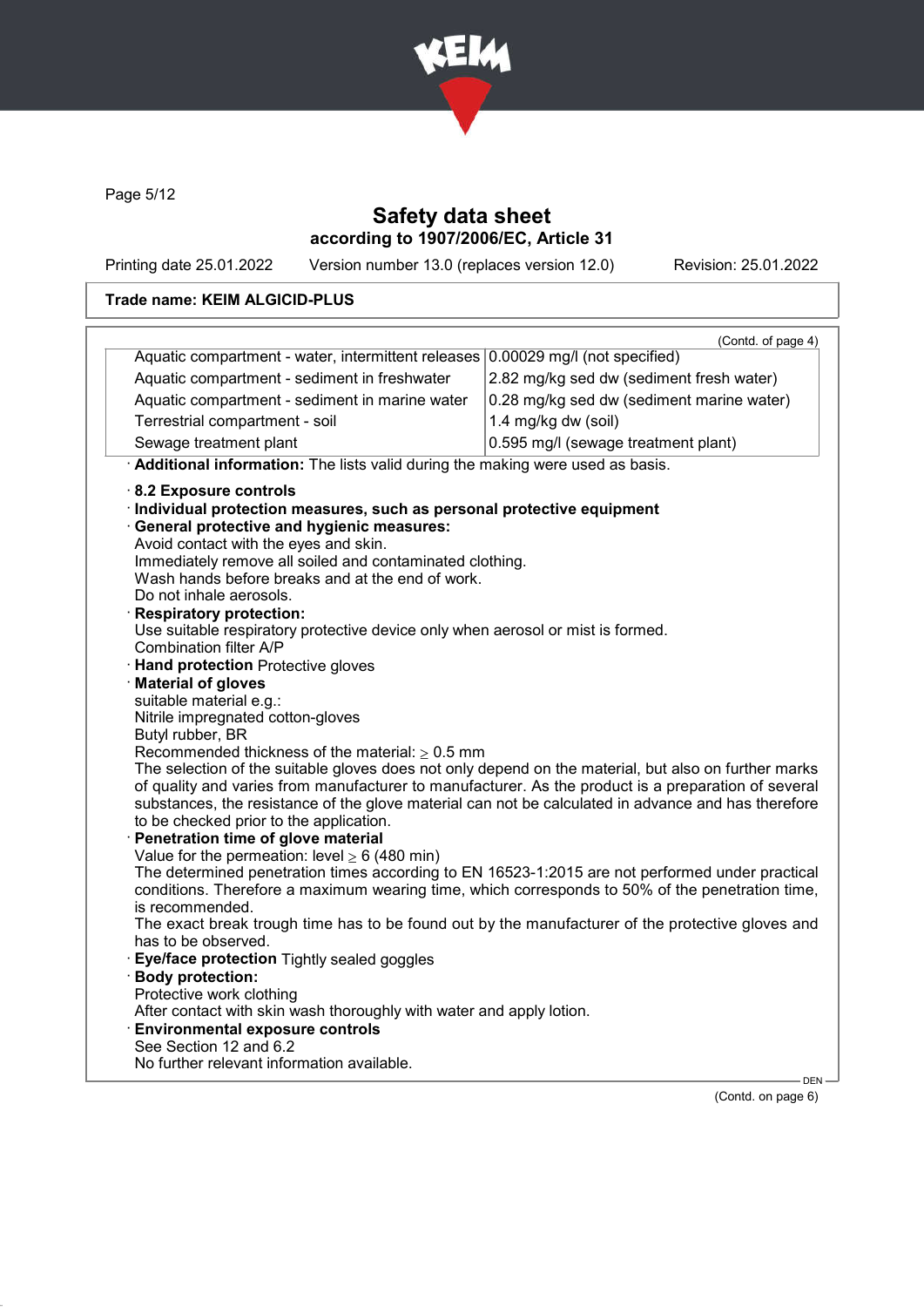

Page 6/12

# Safety data sheet according to 1907/2006/EC, Article 31

Printing date 25.01.2022 Version number 13.0 (replaces version 12.0) Revision: 25.01.2022

Trade name: KEIM ALGICID-PLUS

(Contd. of page 5)

| <b>General Information</b><br>· Physical state<br>Fluid<br>· Colour:<br>Clear<br>Odourless<br>· Odour:<br>· Odour threshold:<br>Not determined<br>$\sim$ 0 °C<br>· Melting point/freezing point:<br>· Boiling point or initial boiling point and<br>boiling range<br>$~100~^{\circ}$ C<br>· Flammability<br>Not applicable<br>· Lower and upper explosion limit<br>· Lower:<br>Not applicable<br>· Upper:<br>Not applicable<br>· Flash point:<br>Not applicable<br>· Auto-ignition temperature:<br>Product is not selfigniting.<br>· Decomposition temperature:<br>Not determined<br>$\cdot$ pH at 20 $\degree$ C<br>$6 - 7$<br>· Viscosity:<br>· Kinematic viscosity<br>Not determined<br>· Dynamic:<br>Not determined.<br>· Solubility<br>Fully miscible<br>· water:<br>· Partition coefficient n-octanol/water (log<br>Not applicable<br>value)<br>· Vapour pressure at 20 °C:<br>$~23$ hPa<br>· Density and/or relative density<br>· Density at 20 °C:<br>1-1.1 $*$ g/cm <sup>3</sup><br>· Relative density<br>Not determined<br>· Vapour density<br>Not applicable.<br>· 9.2 Other information<br>* The values are for freshly produced material<br>and may change with the time.<br>· Appearance:<br>Fluid<br>· Form:<br>· Important information on protection of health<br>and environment, and on safety.<br>· Ignition temperature:<br>Not determined<br><b>Explosive properties:</b><br>Product does not present an explosion hazard.<br>Change in condition<br>· Softening point/range<br>Oxidising properties:<br>Not applicable<br><b>Evaporation rate</b><br>Not applicable<br>· Information with regard to physical hazard<br>classes<br><b>Explosives</b><br>Void | 9.1 Information on basic physical and chemical properties |  |  |
|-----------------------------------------------------------------------------------------------------------------------------------------------------------------------------------------------------------------------------------------------------------------------------------------------------------------------------------------------------------------------------------------------------------------------------------------------------------------------------------------------------------------------------------------------------------------------------------------------------------------------------------------------------------------------------------------------------------------------------------------------------------------------------------------------------------------------------------------------------------------------------------------------------------------------------------------------------------------------------------------------------------------------------------------------------------------------------------------------------------------------------------------------------------------------------------------------------------------------------------------------------------------------------------------------------------------------------------------------------------------------------------------------------------------------------------------------------------------------------------------------------------------------------------------------------------------------------------------------------------------------------------------------------------------------------------|-----------------------------------------------------------|--|--|
|                                                                                                                                                                                                                                                                                                                                                                                                                                                                                                                                                                                                                                                                                                                                                                                                                                                                                                                                                                                                                                                                                                                                                                                                                                                                                                                                                                                                                                                                                                                                                                                                                                                                                   |                                                           |  |  |
|                                                                                                                                                                                                                                                                                                                                                                                                                                                                                                                                                                                                                                                                                                                                                                                                                                                                                                                                                                                                                                                                                                                                                                                                                                                                                                                                                                                                                                                                                                                                                                                                                                                                                   |                                                           |  |  |
|                                                                                                                                                                                                                                                                                                                                                                                                                                                                                                                                                                                                                                                                                                                                                                                                                                                                                                                                                                                                                                                                                                                                                                                                                                                                                                                                                                                                                                                                                                                                                                                                                                                                                   |                                                           |  |  |
|                                                                                                                                                                                                                                                                                                                                                                                                                                                                                                                                                                                                                                                                                                                                                                                                                                                                                                                                                                                                                                                                                                                                                                                                                                                                                                                                                                                                                                                                                                                                                                                                                                                                                   |                                                           |  |  |
|                                                                                                                                                                                                                                                                                                                                                                                                                                                                                                                                                                                                                                                                                                                                                                                                                                                                                                                                                                                                                                                                                                                                                                                                                                                                                                                                                                                                                                                                                                                                                                                                                                                                                   |                                                           |  |  |
|                                                                                                                                                                                                                                                                                                                                                                                                                                                                                                                                                                                                                                                                                                                                                                                                                                                                                                                                                                                                                                                                                                                                                                                                                                                                                                                                                                                                                                                                                                                                                                                                                                                                                   |                                                           |  |  |
|                                                                                                                                                                                                                                                                                                                                                                                                                                                                                                                                                                                                                                                                                                                                                                                                                                                                                                                                                                                                                                                                                                                                                                                                                                                                                                                                                                                                                                                                                                                                                                                                                                                                                   |                                                           |  |  |
|                                                                                                                                                                                                                                                                                                                                                                                                                                                                                                                                                                                                                                                                                                                                                                                                                                                                                                                                                                                                                                                                                                                                                                                                                                                                                                                                                                                                                                                                                                                                                                                                                                                                                   |                                                           |  |  |
|                                                                                                                                                                                                                                                                                                                                                                                                                                                                                                                                                                                                                                                                                                                                                                                                                                                                                                                                                                                                                                                                                                                                                                                                                                                                                                                                                                                                                                                                                                                                                                                                                                                                                   |                                                           |  |  |
|                                                                                                                                                                                                                                                                                                                                                                                                                                                                                                                                                                                                                                                                                                                                                                                                                                                                                                                                                                                                                                                                                                                                                                                                                                                                                                                                                                                                                                                                                                                                                                                                                                                                                   |                                                           |  |  |
|                                                                                                                                                                                                                                                                                                                                                                                                                                                                                                                                                                                                                                                                                                                                                                                                                                                                                                                                                                                                                                                                                                                                                                                                                                                                                                                                                                                                                                                                                                                                                                                                                                                                                   |                                                           |  |  |
|                                                                                                                                                                                                                                                                                                                                                                                                                                                                                                                                                                                                                                                                                                                                                                                                                                                                                                                                                                                                                                                                                                                                                                                                                                                                                                                                                                                                                                                                                                                                                                                                                                                                                   |                                                           |  |  |
|                                                                                                                                                                                                                                                                                                                                                                                                                                                                                                                                                                                                                                                                                                                                                                                                                                                                                                                                                                                                                                                                                                                                                                                                                                                                                                                                                                                                                                                                                                                                                                                                                                                                                   |                                                           |  |  |
|                                                                                                                                                                                                                                                                                                                                                                                                                                                                                                                                                                                                                                                                                                                                                                                                                                                                                                                                                                                                                                                                                                                                                                                                                                                                                                                                                                                                                                                                                                                                                                                                                                                                                   |                                                           |  |  |
|                                                                                                                                                                                                                                                                                                                                                                                                                                                                                                                                                                                                                                                                                                                                                                                                                                                                                                                                                                                                                                                                                                                                                                                                                                                                                                                                                                                                                                                                                                                                                                                                                                                                                   |                                                           |  |  |
|                                                                                                                                                                                                                                                                                                                                                                                                                                                                                                                                                                                                                                                                                                                                                                                                                                                                                                                                                                                                                                                                                                                                                                                                                                                                                                                                                                                                                                                                                                                                                                                                                                                                                   |                                                           |  |  |
|                                                                                                                                                                                                                                                                                                                                                                                                                                                                                                                                                                                                                                                                                                                                                                                                                                                                                                                                                                                                                                                                                                                                                                                                                                                                                                                                                                                                                                                                                                                                                                                                                                                                                   |                                                           |  |  |
|                                                                                                                                                                                                                                                                                                                                                                                                                                                                                                                                                                                                                                                                                                                                                                                                                                                                                                                                                                                                                                                                                                                                                                                                                                                                                                                                                                                                                                                                                                                                                                                                                                                                                   |                                                           |  |  |
|                                                                                                                                                                                                                                                                                                                                                                                                                                                                                                                                                                                                                                                                                                                                                                                                                                                                                                                                                                                                                                                                                                                                                                                                                                                                                                                                                                                                                                                                                                                                                                                                                                                                                   |                                                           |  |  |
|                                                                                                                                                                                                                                                                                                                                                                                                                                                                                                                                                                                                                                                                                                                                                                                                                                                                                                                                                                                                                                                                                                                                                                                                                                                                                                                                                                                                                                                                                                                                                                                                                                                                                   |                                                           |  |  |
|                                                                                                                                                                                                                                                                                                                                                                                                                                                                                                                                                                                                                                                                                                                                                                                                                                                                                                                                                                                                                                                                                                                                                                                                                                                                                                                                                                                                                                                                                                                                                                                                                                                                                   |                                                           |  |  |
|                                                                                                                                                                                                                                                                                                                                                                                                                                                                                                                                                                                                                                                                                                                                                                                                                                                                                                                                                                                                                                                                                                                                                                                                                                                                                                                                                                                                                                                                                                                                                                                                                                                                                   |                                                           |  |  |
|                                                                                                                                                                                                                                                                                                                                                                                                                                                                                                                                                                                                                                                                                                                                                                                                                                                                                                                                                                                                                                                                                                                                                                                                                                                                                                                                                                                                                                                                                                                                                                                                                                                                                   |                                                           |  |  |
|                                                                                                                                                                                                                                                                                                                                                                                                                                                                                                                                                                                                                                                                                                                                                                                                                                                                                                                                                                                                                                                                                                                                                                                                                                                                                                                                                                                                                                                                                                                                                                                                                                                                                   |                                                           |  |  |
|                                                                                                                                                                                                                                                                                                                                                                                                                                                                                                                                                                                                                                                                                                                                                                                                                                                                                                                                                                                                                                                                                                                                                                                                                                                                                                                                                                                                                                                                                                                                                                                                                                                                                   |                                                           |  |  |
|                                                                                                                                                                                                                                                                                                                                                                                                                                                                                                                                                                                                                                                                                                                                                                                                                                                                                                                                                                                                                                                                                                                                                                                                                                                                                                                                                                                                                                                                                                                                                                                                                                                                                   |                                                           |  |  |
|                                                                                                                                                                                                                                                                                                                                                                                                                                                                                                                                                                                                                                                                                                                                                                                                                                                                                                                                                                                                                                                                                                                                                                                                                                                                                                                                                                                                                                                                                                                                                                                                                                                                                   |                                                           |  |  |
|                                                                                                                                                                                                                                                                                                                                                                                                                                                                                                                                                                                                                                                                                                                                                                                                                                                                                                                                                                                                                                                                                                                                                                                                                                                                                                                                                                                                                                                                                                                                                                                                                                                                                   |                                                           |  |  |
|                                                                                                                                                                                                                                                                                                                                                                                                                                                                                                                                                                                                                                                                                                                                                                                                                                                                                                                                                                                                                                                                                                                                                                                                                                                                                                                                                                                                                                                                                                                                                                                                                                                                                   |                                                           |  |  |
|                                                                                                                                                                                                                                                                                                                                                                                                                                                                                                                                                                                                                                                                                                                                                                                                                                                                                                                                                                                                                                                                                                                                                                                                                                                                                                                                                                                                                                                                                                                                                                                                                                                                                   |                                                           |  |  |
|                                                                                                                                                                                                                                                                                                                                                                                                                                                                                                                                                                                                                                                                                                                                                                                                                                                                                                                                                                                                                                                                                                                                                                                                                                                                                                                                                                                                                                                                                                                                                                                                                                                                                   |                                                           |  |  |
|                                                                                                                                                                                                                                                                                                                                                                                                                                                                                                                                                                                                                                                                                                                                                                                                                                                                                                                                                                                                                                                                                                                                                                                                                                                                                                                                                                                                                                                                                                                                                                                                                                                                                   |                                                           |  |  |
|                                                                                                                                                                                                                                                                                                                                                                                                                                                                                                                                                                                                                                                                                                                                                                                                                                                                                                                                                                                                                                                                                                                                                                                                                                                                                                                                                                                                                                                                                                                                                                                                                                                                                   |                                                           |  |  |
|                                                                                                                                                                                                                                                                                                                                                                                                                                                                                                                                                                                                                                                                                                                                                                                                                                                                                                                                                                                                                                                                                                                                                                                                                                                                                                                                                                                                                                                                                                                                                                                                                                                                                   |                                                           |  |  |
|                                                                                                                                                                                                                                                                                                                                                                                                                                                                                                                                                                                                                                                                                                                                                                                                                                                                                                                                                                                                                                                                                                                                                                                                                                                                                                                                                                                                                                                                                                                                                                                                                                                                                   |                                                           |  |  |
|                                                                                                                                                                                                                                                                                                                                                                                                                                                                                                                                                                                                                                                                                                                                                                                                                                                                                                                                                                                                                                                                                                                                                                                                                                                                                                                                                                                                                                                                                                                                                                                                                                                                                   |                                                           |  |  |
|                                                                                                                                                                                                                                                                                                                                                                                                                                                                                                                                                                                                                                                                                                                                                                                                                                                                                                                                                                                                                                                                                                                                                                                                                                                                                                                                                                                                                                                                                                                                                                                                                                                                                   |                                                           |  |  |
|                                                                                                                                                                                                                                                                                                                                                                                                                                                                                                                                                                                                                                                                                                                                                                                                                                                                                                                                                                                                                                                                                                                                                                                                                                                                                                                                                                                                                                                                                                                                                                                                                                                                                   |                                                           |  |  |
|                                                                                                                                                                                                                                                                                                                                                                                                                                                                                                                                                                                                                                                                                                                                                                                                                                                                                                                                                                                                                                                                                                                                                                                                                                                                                                                                                                                                                                                                                                                                                                                                                                                                                   |                                                           |  |  |
|                                                                                                                                                                                                                                                                                                                                                                                                                                                                                                                                                                                                                                                                                                                                                                                                                                                                                                                                                                                                                                                                                                                                                                                                                                                                                                                                                                                                                                                                                                                                                                                                                                                                                   |                                                           |  |  |
|                                                                                                                                                                                                                                                                                                                                                                                                                                                                                                                                                                                                                                                                                                                                                                                                                                                                                                                                                                                                                                                                                                                                                                                                                                                                                                                                                                                                                                                                                                                                                                                                                                                                                   |                                                           |  |  |
|                                                                                                                                                                                                                                                                                                                                                                                                                                                                                                                                                                                                                                                                                                                                                                                                                                                                                                                                                                                                                                                                                                                                                                                                                                                                                                                                                                                                                                                                                                                                                                                                                                                                                   |                                                           |  |  |
|                                                                                                                                                                                                                                                                                                                                                                                                                                                                                                                                                                                                                                                                                                                                                                                                                                                                                                                                                                                                                                                                                                                                                                                                                                                                                                                                                                                                                                                                                                                                                                                                                                                                                   |                                                           |  |  |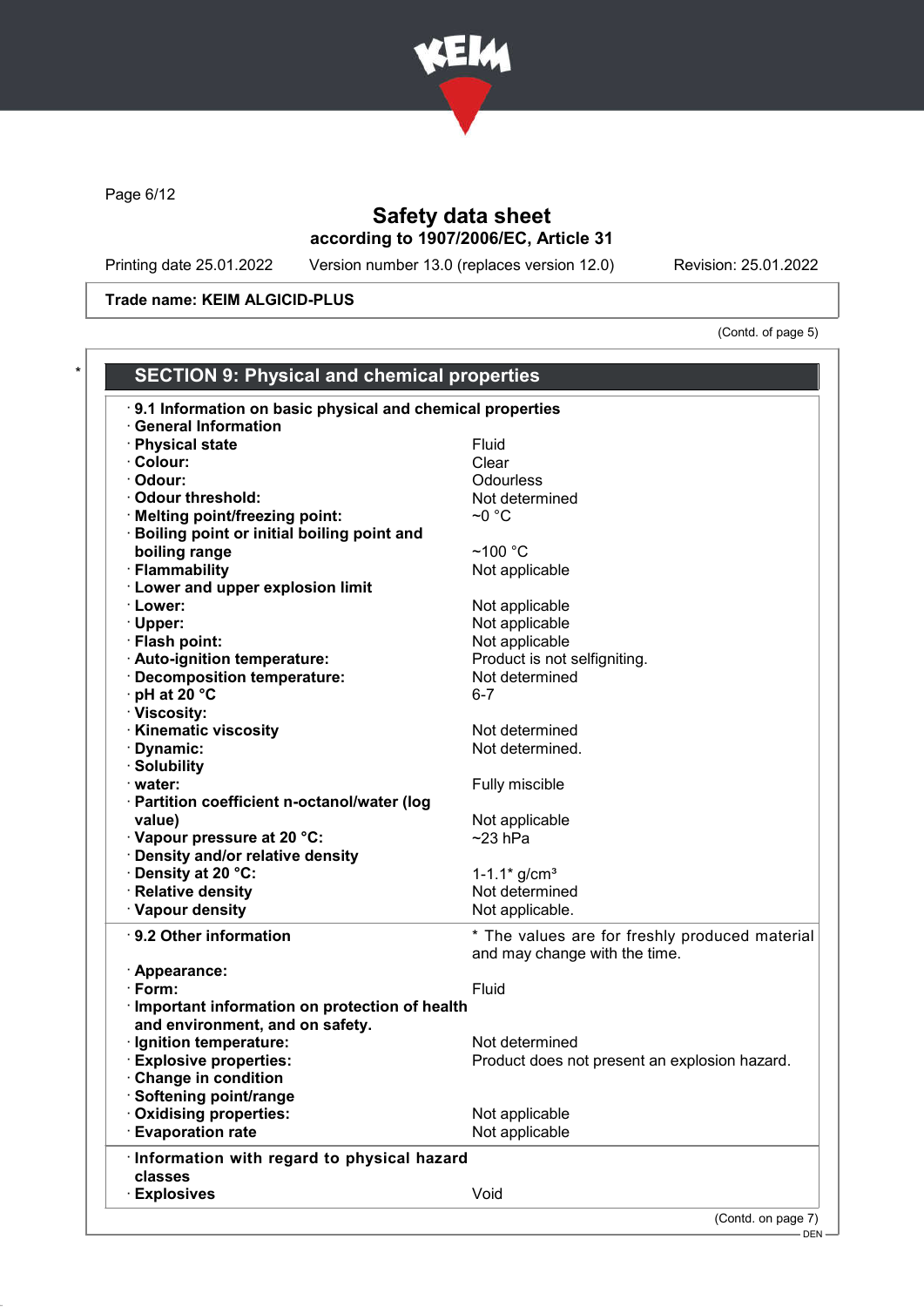

Page 7/12

### Safety data sheet according to 1907/2006/EC, Article 31

Printing date 25.01.2022 Version number 13.0 (replaces version 12.0) Revision: 25.01.2022

DEN

#### Trade name: KEIM ALGICID-PLUS

|                                               |      | (Contd. of page 6) |
|-----------------------------------------------|------|--------------------|
| · Flammable gases                             | Void |                    |
| · Aerosols                                    | Void |                    |
| · Oxidising gases                             | Void |                    |
| · Gases under pressure                        | Void |                    |
| · Flammable liquids                           | Void |                    |
| · Flammable solids                            | Void |                    |
| $\cdot$ Self-reactive substances and mixtures | Void |                    |
| · Pyrophoric liquids                          | Void |                    |
| · Pyrophoric solids                           | Void |                    |
| · Self-heating substances and mixtures        | Void |                    |
| · Substances and mixtures, which emit         |      |                    |
| flammable gases in contact with water         | Void |                    |
| <b>Oxidising liquids</b>                      | Void |                    |
| · Oxidising solids                            | Void |                    |
| Organic peroxides                             | Void |                    |
| Corrosive to metals                           | Void |                    |
| · Desensitised explosives                     | Void |                    |

# SECTION 10: Stability and reactivity

- · 10.1 Reactivity No further relevant information available.
- · 10.2 Chemical stability Stable under normal conditions of storage and use.
- · Thermal decomposition / conditions to be avoided:
- No decomposition if used according to specifications.
- · 10.3 Possibility of hazardous reactions No dangerous reactions known.
- · 10.4 Conditions to avoid No further relevant information available.
- · 10.5 Incompatible materials:
- reducing agents
- oxidizing agents
- Bases
- · 10.6 Hazardous decomposition products:

No hazardous decomposition products if stored and handled as prescribed.

### **SECTION 11: Toxicological information**

· 11.1 Information on hazard classes as defined in Regulation (EC) No 1272/2008

· Acute toxicity Based on available data, the classification criteria are not met.

|        | <b>LD/LC50 values relevant for classification:</b> |                                            |                    |  |  |
|--------|----------------------------------------------------|--------------------------------------------|--------------------|--|--|
|        |                                                    | 7173-51-5 didecyldimethylammonium chloride |                    |  |  |
| Oral   | LD50                                               | 329 mg/kg (rat)                            |                    |  |  |
| Dermal | LD50                                               | $ 2,930 \text{ mg/kg}$ (rabbit)            |                    |  |  |
|        | 26530-20-1 2-octyl-2H-isothiazol-3-one             |                                            |                    |  |  |
| Oral   | LD50                                               | 125 mg/kg (ATE)                            |                    |  |  |
|        |                                                    |                                            | (Contd. on page 8) |  |  |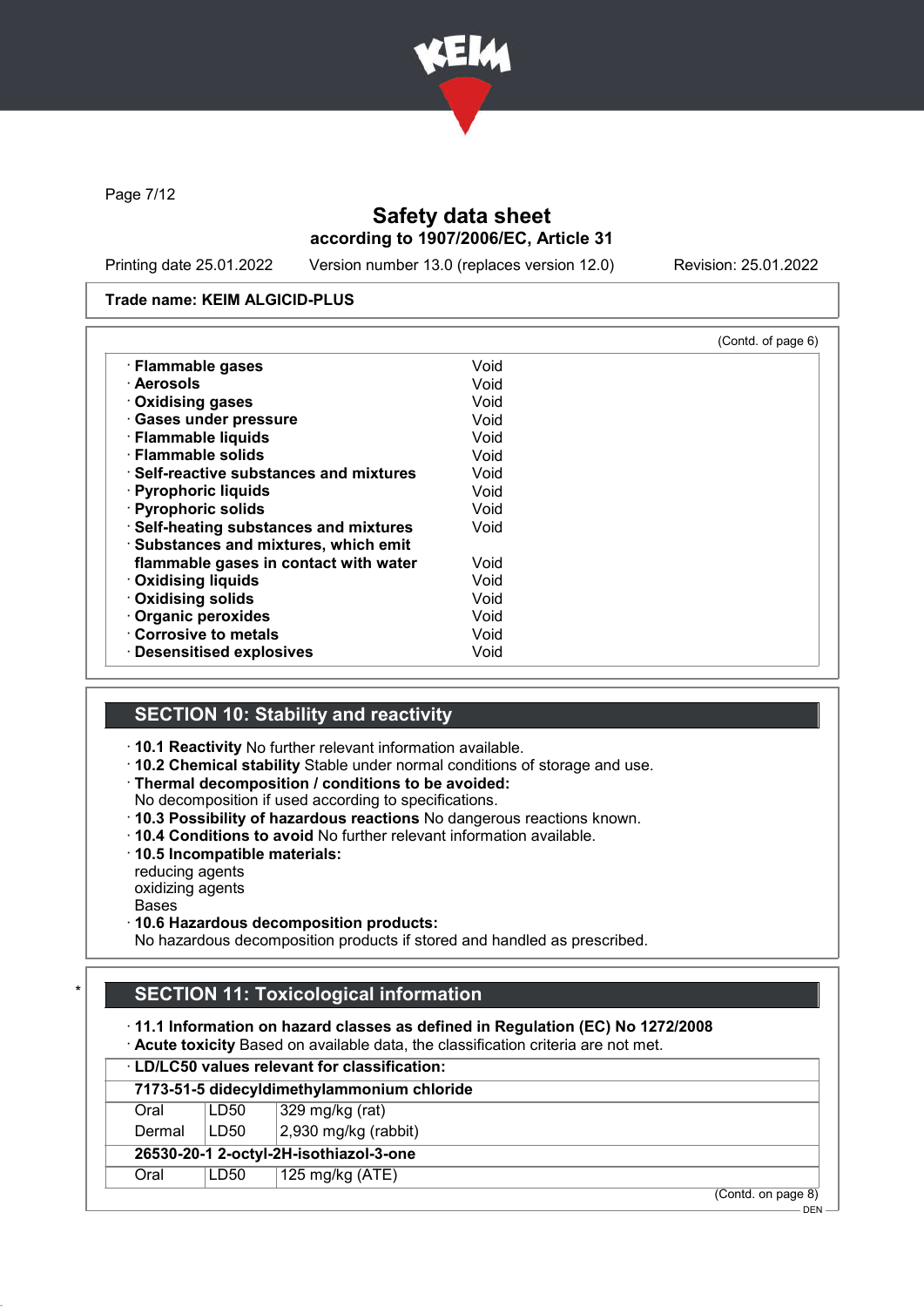

Page 8/12

# Safety data sheet according to 1907/2006/EC, Article 31

Printing date 25.01.2022 Version number 13.0 (replaces version 12.0) Revision: 25.01.2022

DEN

### Trade name: KEIM ALGICID-PLUS

|                                              |                               |                                                                                                                                                                                                                                                                                                                                                                                                                                                                                                                                                                                                                                                                                                                                                                                                                                                                                               | (Contd. of page 7) |
|----------------------------------------------|-------------------------------|-----------------------------------------------------------------------------------------------------------------------------------------------------------------------------------------------------------------------------------------------------------------------------------------------------------------------------------------------------------------------------------------------------------------------------------------------------------------------------------------------------------------------------------------------------------------------------------------------------------------------------------------------------------------------------------------------------------------------------------------------------------------------------------------------------------------------------------------------------------------------------------------------|--------------------|
|                                              |                               | 318 mg/kg (rat) (OECD 401)                                                                                                                                                                                                                                                                                                                                                                                                                                                                                                                                                                                                                                                                                                                                                                                                                                                                    |                    |
| Dermal                                       | LD50                          | 311 mg/kg (ATE)                                                                                                                                                                                                                                                                                                                                                                                                                                                                                                                                                                                                                                                                                                                                                                                                                                                                               |                    |
|                                              |                               | 311 mg/kg (rabbit) (OECD 402)                                                                                                                                                                                                                                                                                                                                                                                                                                                                                                                                                                                                                                                                                                                                                                                                                                                                 |                    |
|                                              |                               | Inhalative $ LC50/4 h 0.27 mg/l (ATE)$                                                                                                                                                                                                                                                                                                                                                                                                                                                                                                                                                                                                                                                                                                                                                                                                                                                        |                    |
|                                              |                               | · Skin corrosion/irritation Frequent persistent contact with the skin may cause skin irritation.<br>Serious eye damage/irritation In case of longer exposure, irritating effect is possible.<br>during inhalation: Irritant effect possible.<br>during swallowing: Irritant effect possible<br>Respiratory or skin sensitisation                                                                                                                                                                                                                                                                                                                                                                                                                                                                                                                                                              |                    |
| Contains OIT.                                |                               |                                                                                                                                                                                                                                                                                                                                                                                                                                                                                                                                                                                                                                                                                                                                                                                                                                                                                               |                    |
|                                              |                               | May cause an allergic skin reaction.                                                                                                                                                                                                                                                                                                                                                                                                                                                                                                                                                                                                                                                                                                                                                                                                                                                          |                    |
| · Subacute to chronic toxicity:              | the individual components.    | OIT = 2-octyl-2H-isothiazol-3-one<br>Germ cell mutagenicity Based on available data, the classification criteria are not met.<br>Carcinogenicity Based on available data, the classification criteria are not met.<br>Reproductive toxicity Based on available data, the classification criteria are not met.<br>STOT-single exposure Based on available data, the classification criteria are not met.<br>STOT-repeated exposure Based on available data, the classification criteria are not met.<br>Aspiration hazard Based on available data, the classification criteria are not met.<br>Other information (about experimental toxicology):<br>Experimental analysis are not available.<br>The product was not tested. The statements on toxicology have been derived from the properties of<br>. CMR effects (carcinogenity, mutagenicity and toxicity for reproduction) Not applicable |                    |
|                                              |                               | ⋅11.2 Information on other hazards                                                                                                                                                                                                                                                                                                                                                                                                                                                                                                                                                                                                                                                                                                                                                                                                                                                            |                    |
|                                              |                               | <b>Endocrine disrupting properties</b><br>None of the ingredients is listed.                                                                                                                                                                                                                                                                                                                                                                                                                                                                                                                                                                                                                                                                                                                                                                                                                  |                    |
| $\cdot$ 12.1 Toxicity<br>· Aquatic toxicity: | Harmful to aquatic organisms. | <b>SECTION 12: Ecological information</b>                                                                                                                                                                                                                                                                                                                                                                                                                                                                                                                                                                                                                                                                                                                                                                                                                                                     |                    |
|                                              |                               | May cause long-term adverse effects in the aquatic environment.                                                                                                                                                                                                                                                                                                                                                                                                                                                                                                                                                                                                                                                                                                                                                                                                                               |                    |
|                                              |                               | 7173-51-5 didecyldimethylammonium chloride                                                                                                                                                                                                                                                                                                                                                                                                                                                                                                                                                                                                                                                                                                                                                                                                                                                    |                    |

|                                         | 7173-51-5 didecyldimethylammonium chloride         |
|-----------------------------------------|----------------------------------------------------|
| <b>NOEC</b>                             | $\vert$ 0.021 mg/l (daphnia) (21d)                 |
|                                         | EC 50/48h (static) $ 0.029 \text{ mg/l}$ (daphnia) |
| EC 50/72 h (static) $ 3.6$ mg/l (algae) |                                                    |
| LC 50/96 h                              | $0.2$ mg/l (fish)                                  |
| LC50/EC50/IC50                          | $ $ <1 mg/l (fish)                                 |
|                                         | 26530-20-1 2-octyl-2H-isothiazol-3-one             |
| <b>NOEC</b>                             | $0.022$ mg/l (fish) (21d)                          |
|                                         | 0.0016 mg/l (daphnia) (21d)                        |
|                                         | (Contd. on page 9)                                 |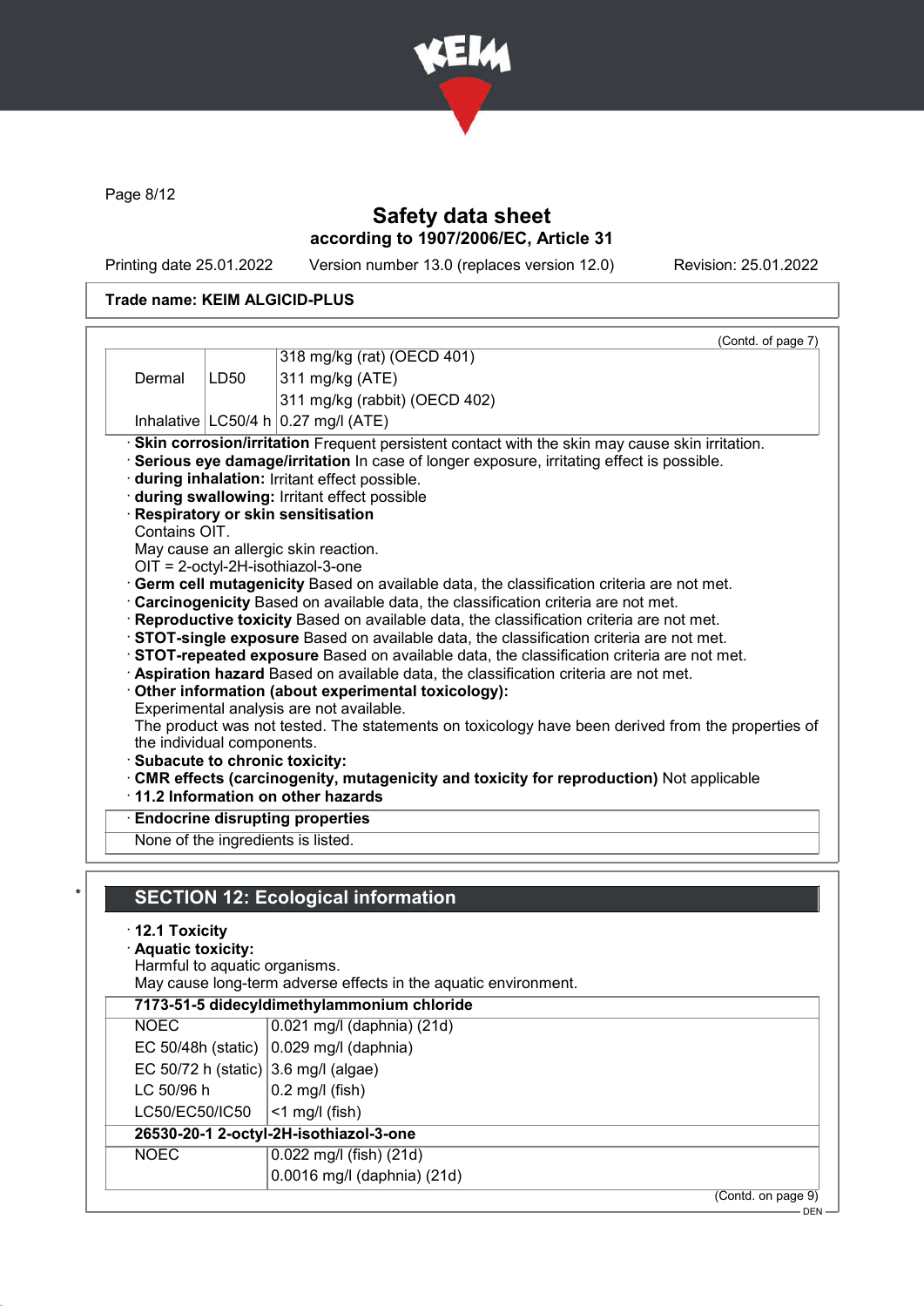

Page 9/12

# Safety data sheet according to 1907/2006/EC, Article 31

Printing date 25.01.2022 Version number 13.0 (replaces version 12.0) Revision: 25.01.2022

#### Trade name: KEIM ALGICID-PLUS

|                              | EC 50/48h                                                                                                               | (Contd. of page 8)<br>0.32 mg/l (daphnia) (OECD 202)                                                                                             |  |  |  |  |  |
|------------------------------|-------------------------------------------------------------------------------------------------------------------------|--------------------------------------------------------------------------------------------------------------------------------------------------|--|--|--|--|--|
|                              | EC 50/3h                                                                                                                | 30.2 mg/l (activated sludge) (OECD 209)                                                                                                          |  |  |  |  |  |
|                              | EC 50/72 h                                                                                                              | 0.084 mg/l (algae) (OECD 201)                                                                                                                    |  |  |  |  |  |
|                              | LC 50/96 h                                                                                                              | 0.047 mg/l (fish) (OECD 203)                                                                                                                     |  |  |  |  |  |
|                              | LC50/EC50/IC50                                                                                                          | $<$ 1 mg/l (fish)                                                                                                                                |  |  |  |  |  |
|                              |                                                                                                                         | · 12.2 Persistence and degradability No further relevant information available.                                                                  |  |  |  |  |  |
|                              |                                                                                                                         | · 12.3 Bioaccumulative potential No further relevant information available.                                                                      |  |  |  |  |  |
|                              |                                                                                                                         | . 12.4 Mobility in soil No further relevant information available.                                                                               |  |  |  |  |  |
|                              |                                                                                                                         | 12.5 Results of PBT and vPvB assessment                                                                                                          |  |  |  |  |  |
|                              | · PBT: Not applicable                                                                                                   |                                                                                                                                                  |  |  |  |  |  |
|                              | · vPvB: Not applicable                                                                                                  |                                                                                                                                                  |  |  |  |  |  |
|                              |                                                                                                                         | · 12.6 Endocrine disrupting properties<br>The product does not contain substances with endocrine disrupting properties.                          |  |  |  |  |  |
|                              | 12.7 Other adverse effects                                                                                              |                                                                                                                                                  |  |  |  |  |  |
|                              |                                                                                                                         | · Additional ecological information:                                                                                                             |  |  |  |  |  |
|                              | · AOX-indication:                                                                                                       |                                                                                                                                                  |  |  |  |  |  |
|                              |                                                                                                                         | The product can take influence in small measure on the AOX-load of the waste water.                                                              |  |  |  |  |  |
|                              | According to the formulation contains the following heavy metals and compounds from the<br>EU quideline NO. 2006/11/EC: |                                                                                                                                                  |  |  |  |  |  |
|                              | According to our current data base the product does not consist of any heavy metals or substances                       |                                                                                                                                                  |  |  |  |  |  |
| of EU-directives 76/464/EWG. |                                                                                                                         |                                                                                                                                                  |  |  |  |  |  |
|                              | <b>General notes:</b>                                                                                                   |                                                                                                                                                  |  |  |  |  |  |
|                              |                                                                                                                         | Danger to drinking water if even small quantities leak into the ground.                                                                          |  |  |  |  |  |
|                              |                                                                                                                         | At present there are no ecotoxicological assessments.<br>The statements on ecotoxicology have been derived from the properties of the individual |  |  |  |  |  |
|                              | components.                                                                                                             |                                                                                                                                                  |  |  |  |  |  |
|                              |                                                                                                                         | Water hazard class 2 (German Regulation) (Self-assessment): hazardous for water                                                                  |  |  |  |  |  |
|                              |                                                                                                                         | Do not allow product to reach ground water, water course or sewage system.                                                                       |  |  |  |  |  |
|                              |                                                                                                                         |                                                                                                                                                  |  |  |  |  |  |
|                              |                                                                                                                         | <b>SECTION 13: Disposal considerations</b>                                                                                                       |  |  |  |  |  |
|                              |                                                                                                                         |                                                                                                                                                  |  |  |  |  |  |
|                              | ⋅13.1 Waste treatment methods                                                                                           |                                                                                                                                                  |  |  |  |  |  |
|                              | $\cdot$ Recommendation                                                                                                  | Must not be disposed with household garbage. Do not allow product to reach sewage system.                                                        |  |  |  |  |  |
|                              |                                                                                                                         | Disposal must be made according to official regulations.                                                                                         |  |  |  |  |  |
|                              | · European waste catalogue                                                                                              |                                                                                                                                                  |  |  |  |  |  |
|                              |                                                                                                                         | 16 10 01* aqueous liquid wastes containing hazardous substances                                                                                  |  |  |  |  |  |

· Uncleaned packaging:

· Recommendation: Disposal must be made according to official regulations.

· Recommended cleansing agents: Water, if necessary with cleansing agents.

(Contd. on page 10)

 $-DEN$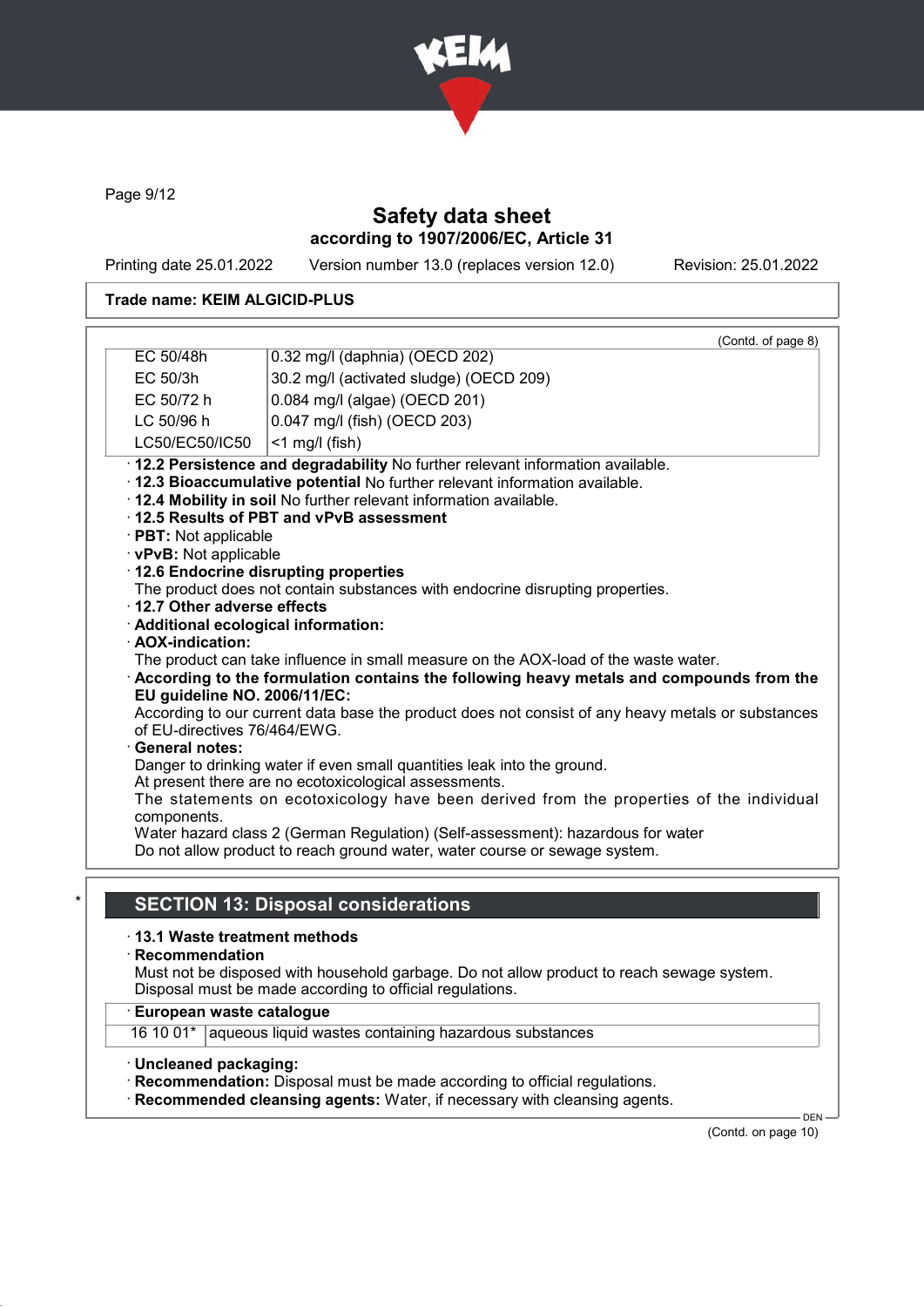

Page 10/12

### Safety data sheet according to 1907/2006/EC, Article 31

Printing date 25.01.2022 Version number 13.0 (replaces version 12.0) Revision: 25.01.2022

#### Trade name: KEIM ALGICID-PLUS

(Contd. of page 9)

| <b>SECTION 14: Transport information</b>                               |                |
|------------------------------------------------------------------------|----------------|
| 14.1 UN number or ID number<br>· ADR, IMDG, IATA                       | Void           |
| 14.2 UN proper shipping name<br>· ADR, IMDG, IATA                      | Void           |
| 14.3 Transport hazard class(es)                                        |                |
| · ADR, IMDG, IATA<br>· Class                                           | Void           |
| 14.4 Packing group<br>· ADR, IMDG, IATA                                | Void           |
| 14.5 Environmental hazards:<br>· Marine pollutant:                     | No.            |
| 14.6 Special precautions for user                                      | Not applicable |
| 14.7 Maritime transport in bulk according to<br><b>IMO instruments</b> | Not applicable |
| · UN "Model Regulation":                                               | Void           |

# **SECTION 15: Regulatory information**

- · 15.1 Safety, health and environmental regulations/legislation specific for the substance or mixture
- · Labelling according to Regulation (EC) No 1272/2008
- For information on labelling please refer to section 2 of this document.
- · Directive 2012/18/EU
- · Named dangerous substances ANNEX I None of the ingredients is listed.
- · LIST OF SUBSTANCES SUBJECT TO AUTHORISATION (ANNEX XIV)

None of the ingredients is listed.

· Regulation (EU) No 649/2012

7173-51-5 didecyldimethylammonium chloride Annex I Part 1

· DIRECTIVE 2011/65/EU on the restriction of the use of certain hazardous substances in electrical and electronic equipment – Annex II

None of the ingredients is listed.

· REGULATION (EU) 2019/1148

Annex I - RESTRICTED EXPLOSIVES PRECURSORS (Upper limit value for the purpose of licensing under Article 5(3))

None of the ingredients is listed.

#### Annex II - REPORTABLE EXPLOSIVES PRECURSORS

None of the ingredients is listed.

(Contd. on page 11)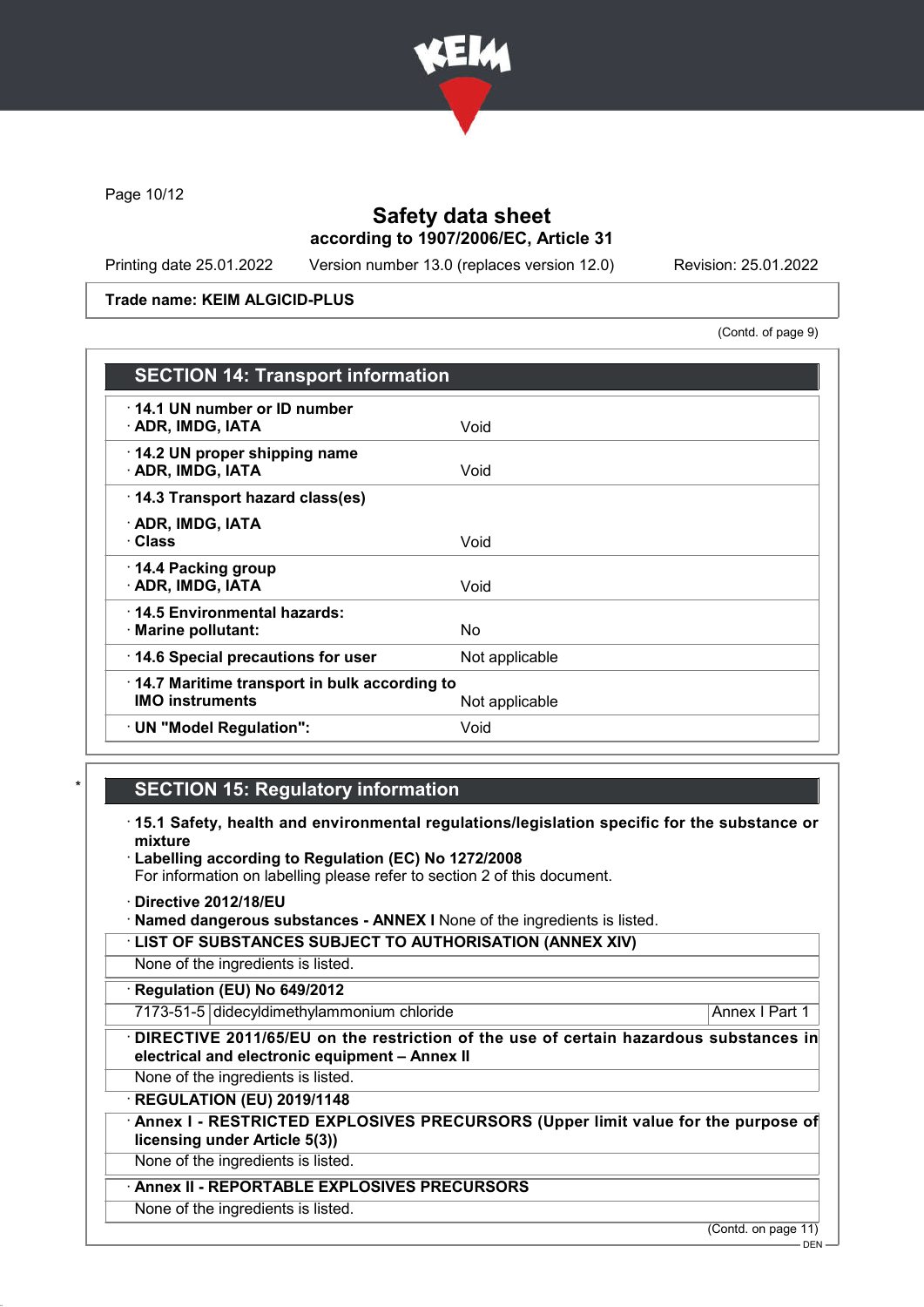

Page 11/12

### Safety data sheet according to 1907/2006/EC, Article 31

Printing date 25.01.2022 Version number 13.0 (replaces version 12.0) Revision: 25.01.2022

#### Trade name: KEIM ALGICID-PLUS

(Contd. of page 10)

#### Regulation (EC) No 273/2004 on drug precursors

None of the ingredients is listed.

#### Regulation (EC) No 111/2005 laying down rules for the monitoring of trade between the Community and third countries in drug precursors

None of the ingredients is listed.

· National regulations:

· Waterhazard class: Water hazard class 2 (Self-assessment): hazardous for water.

· Other regulations, limitations and prohibitive regulations

· Please note:

TRGS 200 (Germany)

TRGS 500 (Germany)

TRGS 510 (Germany)

TRGS 900 (Germany)

· Substances of very high concern (SVHC) according to REACH, Article 57 Not applicable

· Product-Code/Giscode: GD0

· 15.2 Chemical safety assessment: A Chemical Safety Assessment has not been carried out.

### SECTION 16: Other information

This information is based on our present knowledge. However, this shall not constitute a guarantee for any specific product features and shall not establish a legally valid contractual relationship.

# **Relevant phrases**<br>H301 Toxic if sv

H301 Toxic if swallowed.<br>H302 Harmful if swallowe

- Harmful if swallowed.
- H311 Toxic in contact with skin.
- H314 Causes severe skin burns and eye damage.
- H317 May cause an allergic skin reaction.
- H318 Causes serious eye damage.
- H330 Fatal if inhaled.
- H400 Very toxic to aquatic life.<br>H410 Very toxic to aquatic life
- Very toxic to aquatic life with long lasting effects.

H411 Toxic to aquatic life with long lasting effects.

EUH071 Corrosive to the respiratory tract.

· Department issuing SDS: KEIMFARBEN Germany, Product safety department

· Version number of previous version: 12.0

Abbreviations and acronyms: ADR: Accord relatif au transport international des marchandises dangereuses par route (European Agreement Concerning the International Carriage of Dangerous Goods by Road) IMDG: International Maritime Code for Dangerous Goods IATA: International Air Transport Association GHS: Globally Harmonised System of Classification and Labelling of Chemicals EINECS: European Inventory of Existing Commercial Chemical Substances ELINCS: European List of Notified Chemical Substances CAS: Chemical Abstracts Service (division of the American Chemical Society) TRGS: Technische Regeln für Gefahrstoffe (Technical Rules for Dangerous Substances, BAuA, Germany) DNEL: Derived No-Effect Level (REACH) PNEC: Predicted No-Effect Concentration (REACH)

(Contd. on page 12)

 $-$  DEN